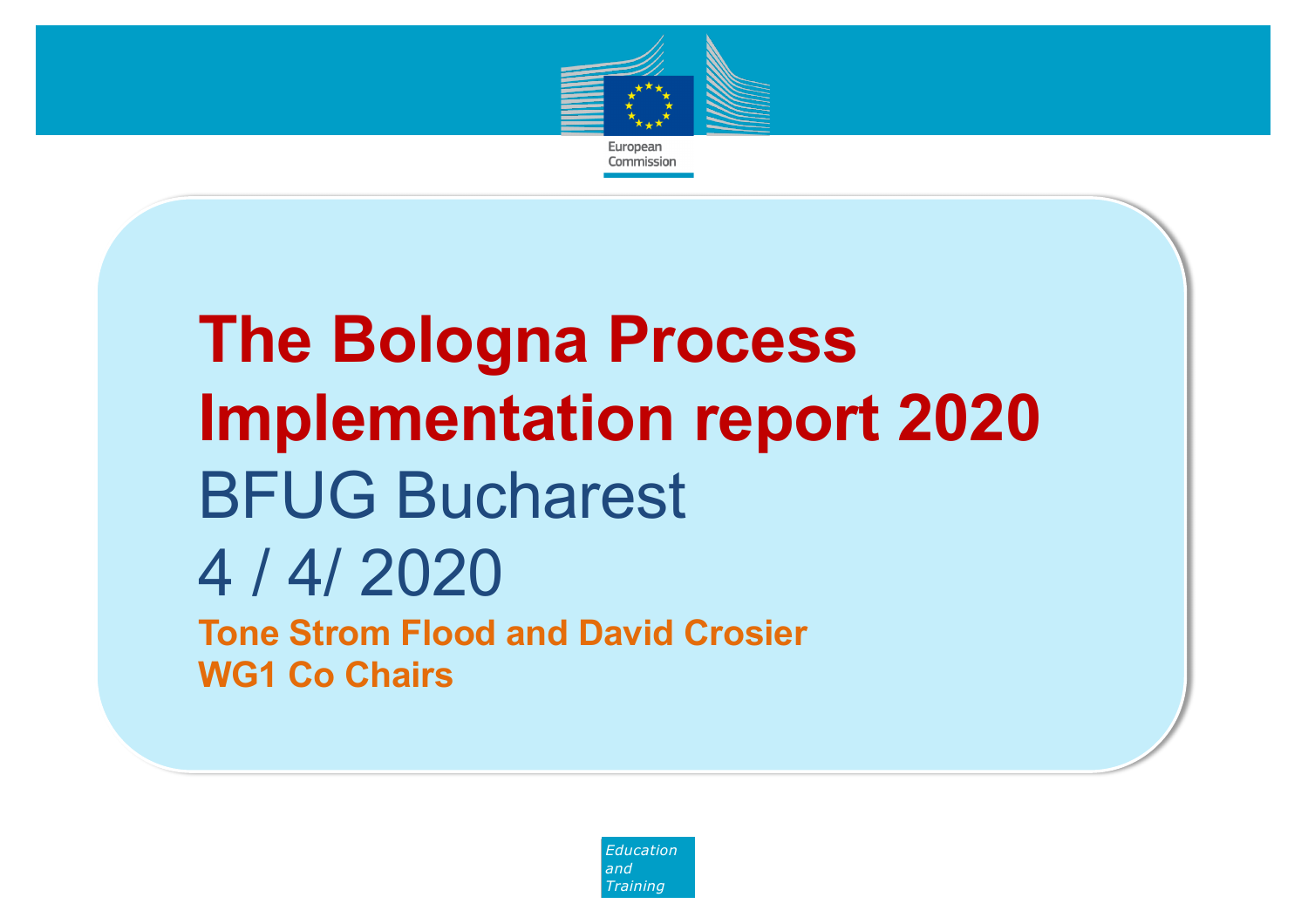

#### **Presentation overview**

1) BPIR 2020: key features

2) Progress and next steps

3) Task Force on future reporting of fundamental values: state of play

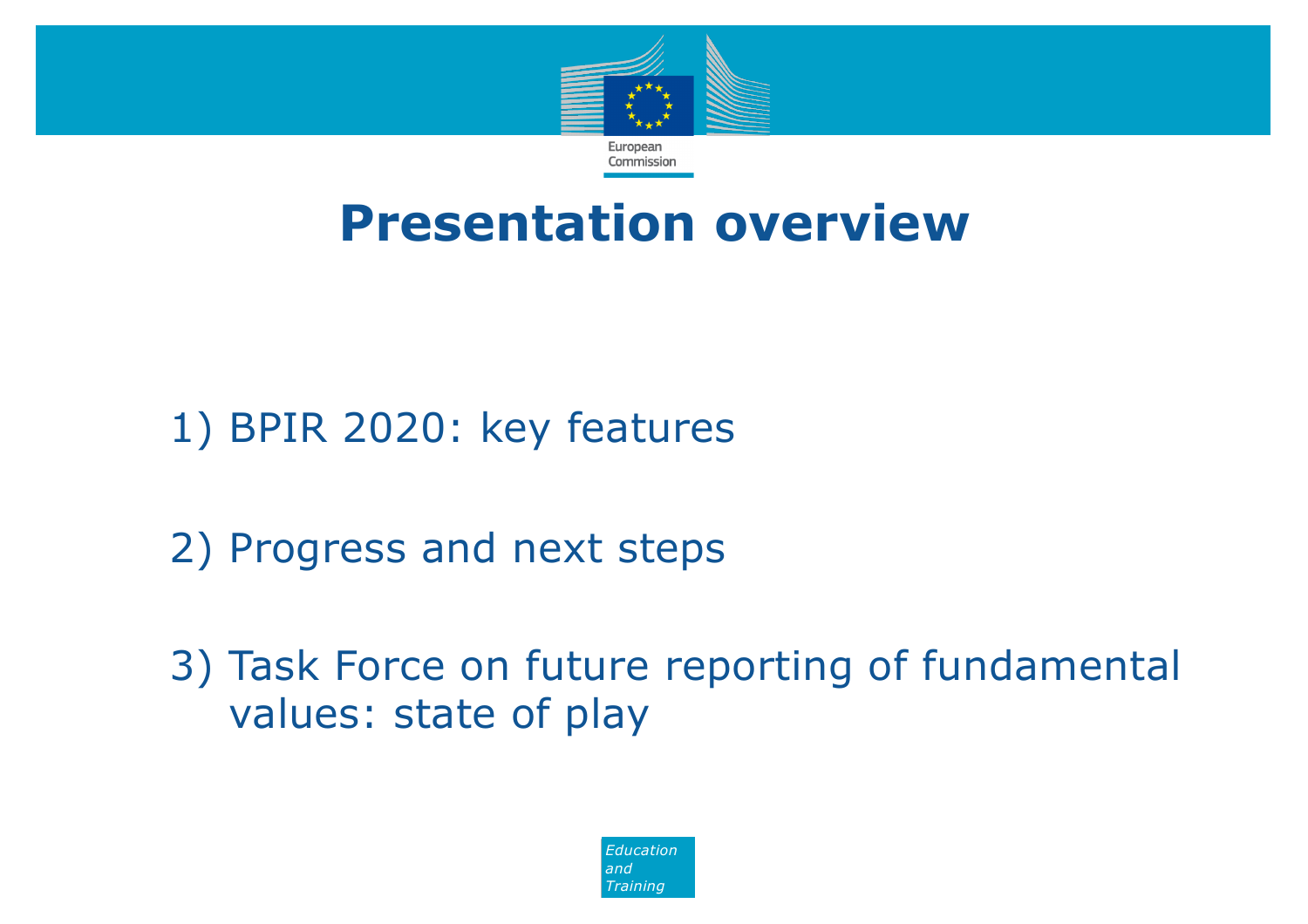

## **2020 report as agreed in Vienna**

- Consider long-term developments in EHEA: achievements and remaining challenges
- Focus on key topics
- Use existing data and minimise new data collection

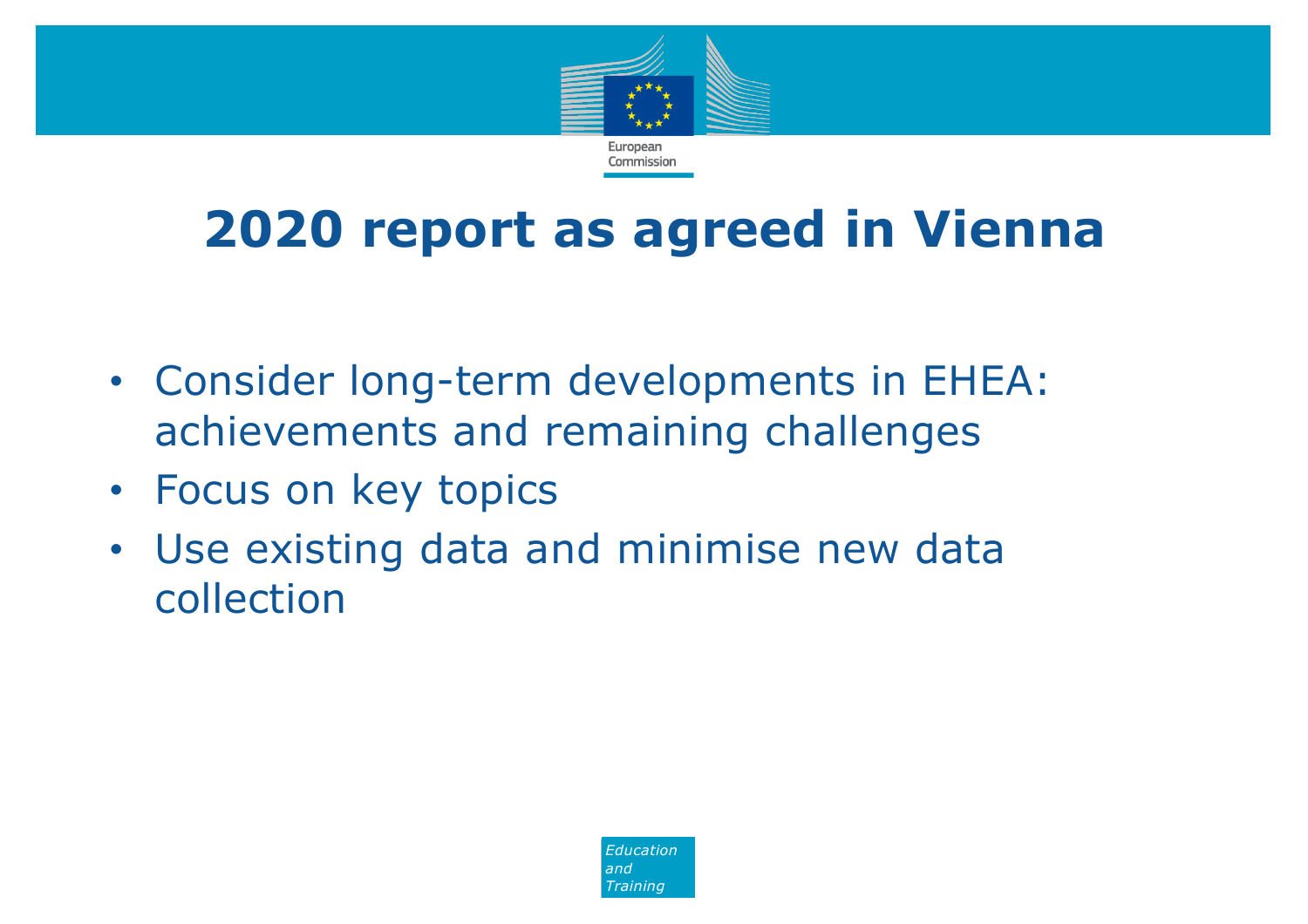

#### **Working Group 1 meeting, November 2018**

- Discussed and agreed:
	- indicators
	- narrative texts on main trends

establishment of Task Force (sub group) on future monitoring of fundamental values

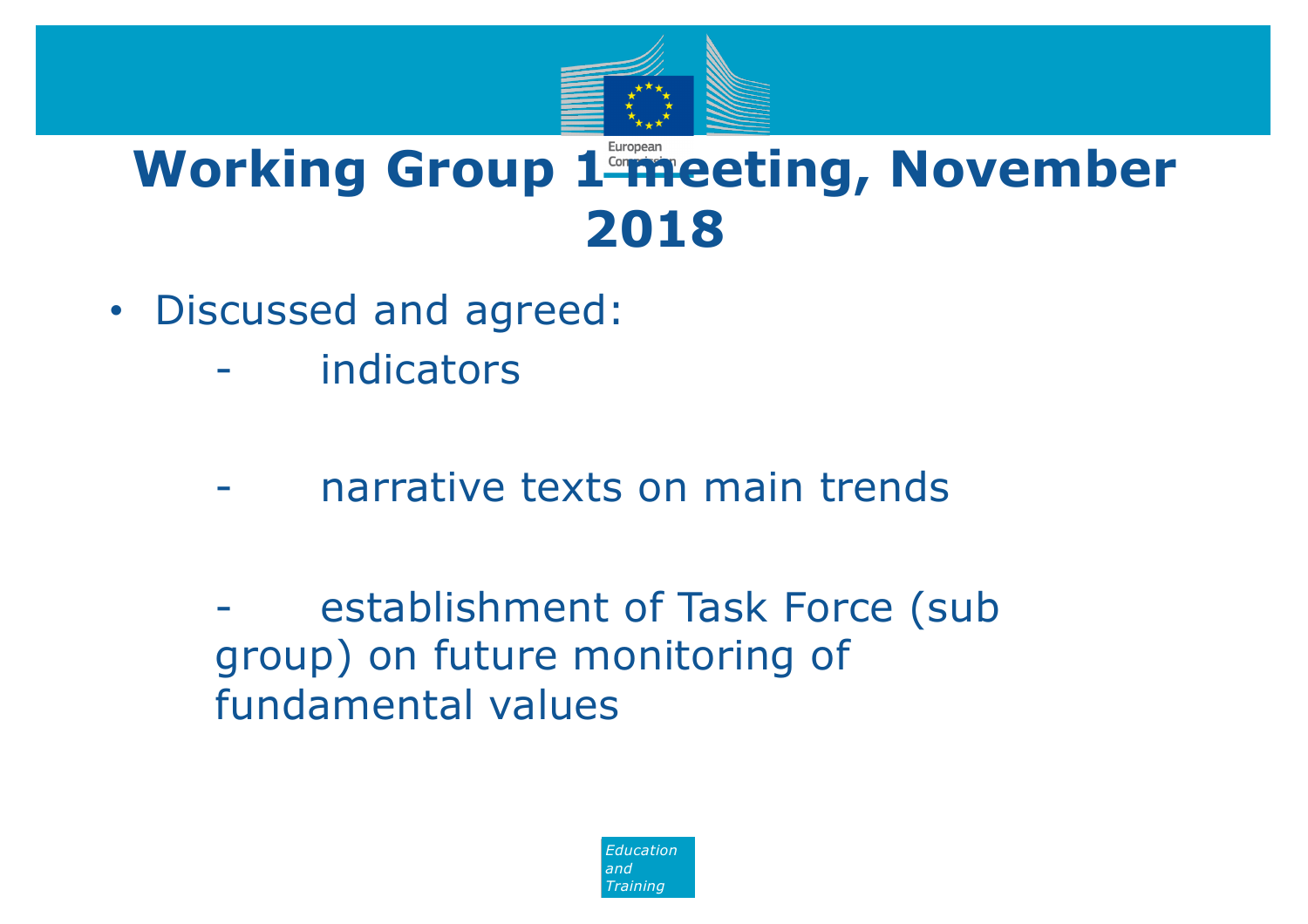

- On track:
	- Statistical contractors now working
	- Narrative texts authors identified/informed
	- Qualitative data collection about to begin (questionnaire next week)

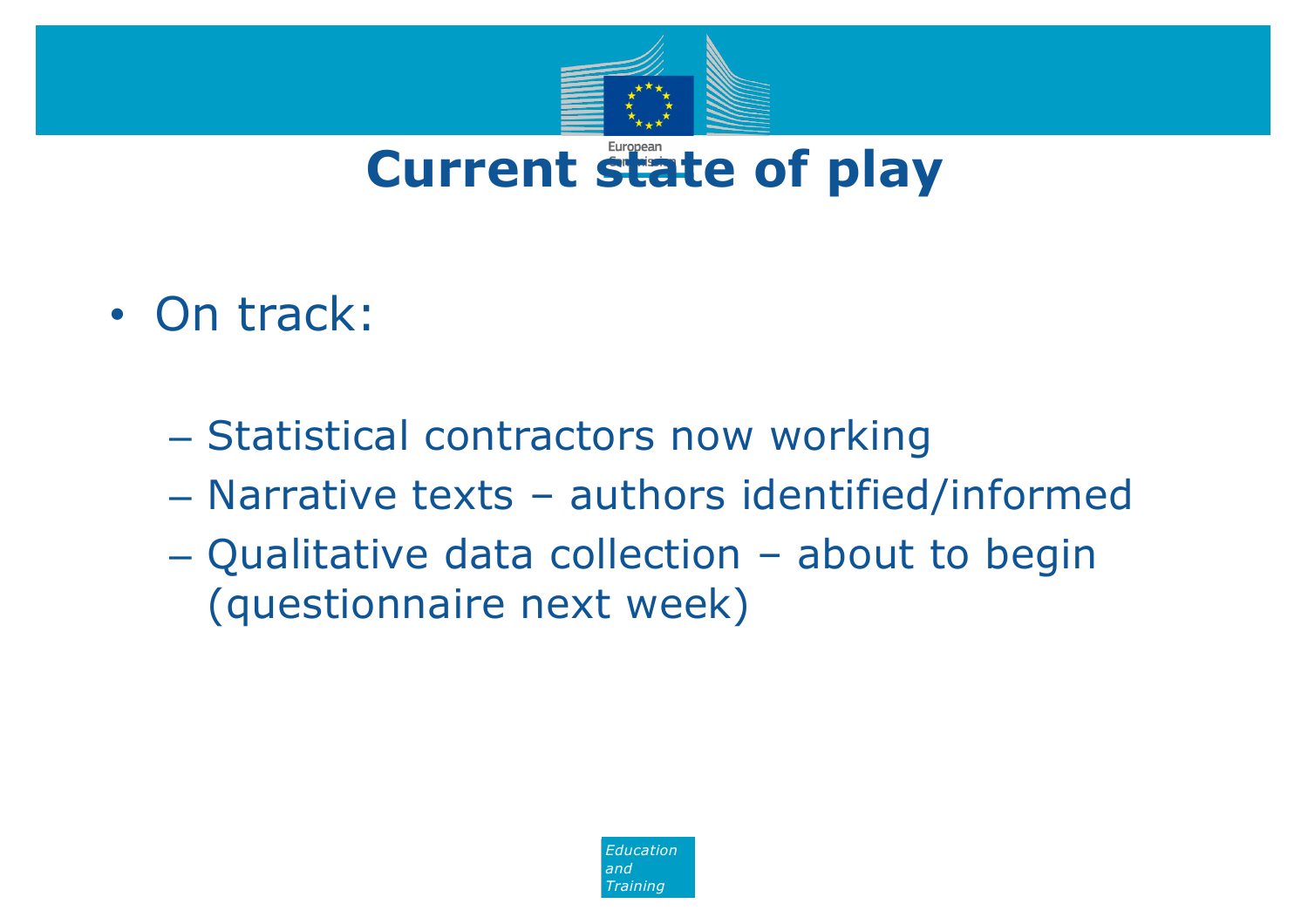

# **Questionnaire to BFUG members**

- **Much shorter** than for 2018 report:
- **23 questions/indicators**, including all scoreboard and key commitments indicators
- **Pre-filled** with 2018 report info
- Requirement to **explain changes**
- 4 indicators overlap with Mobility Scoreboard:
- -> same information to be shown in Bologna and Mobility Scoreboard

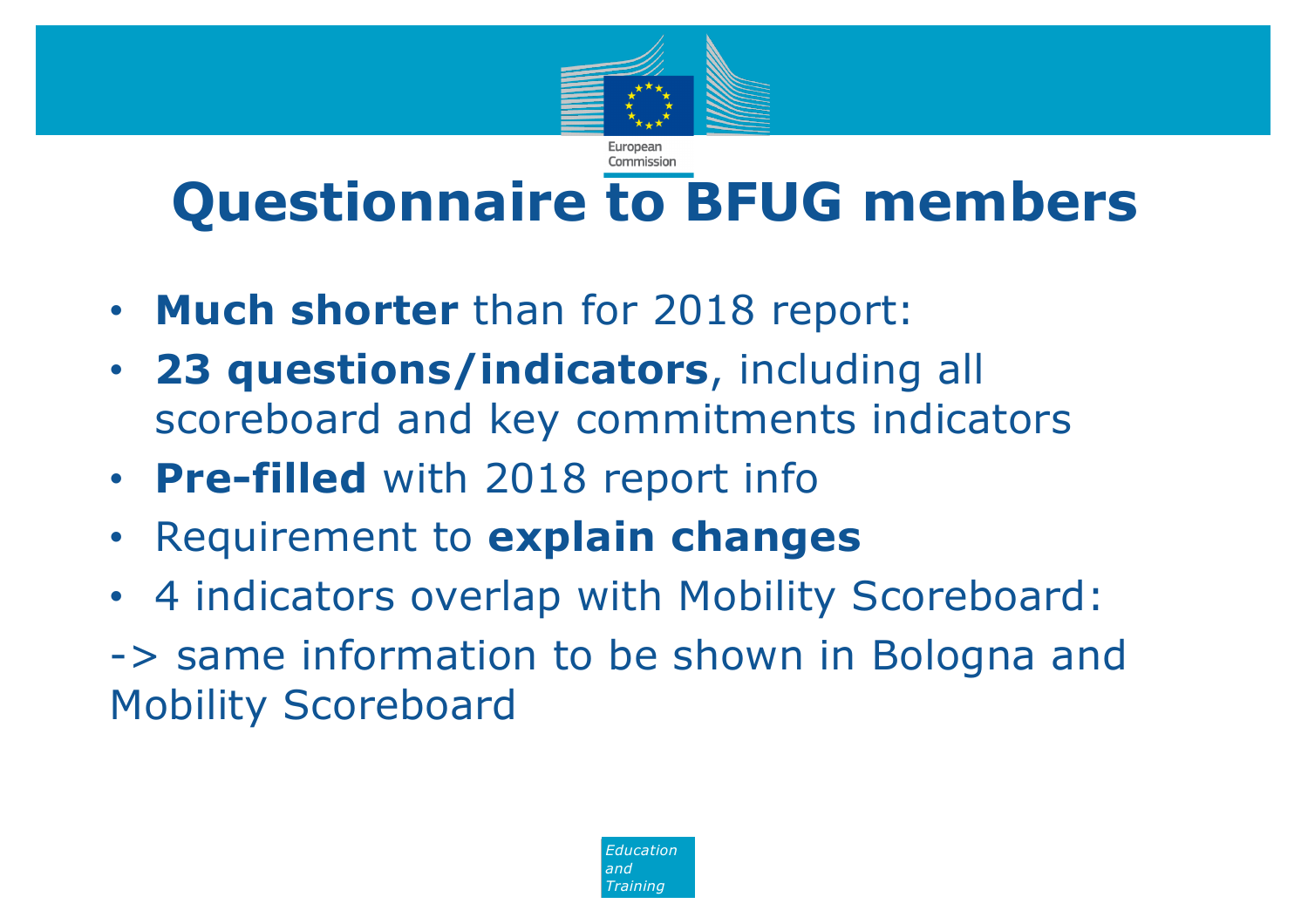

## **Task Force on reporting values**

- Paris Communiqué: Ministers strongly commit to promoting and protecting values
- Task Force /sub group of WG1 established to consider how
- Met 25 March: positive outcomes